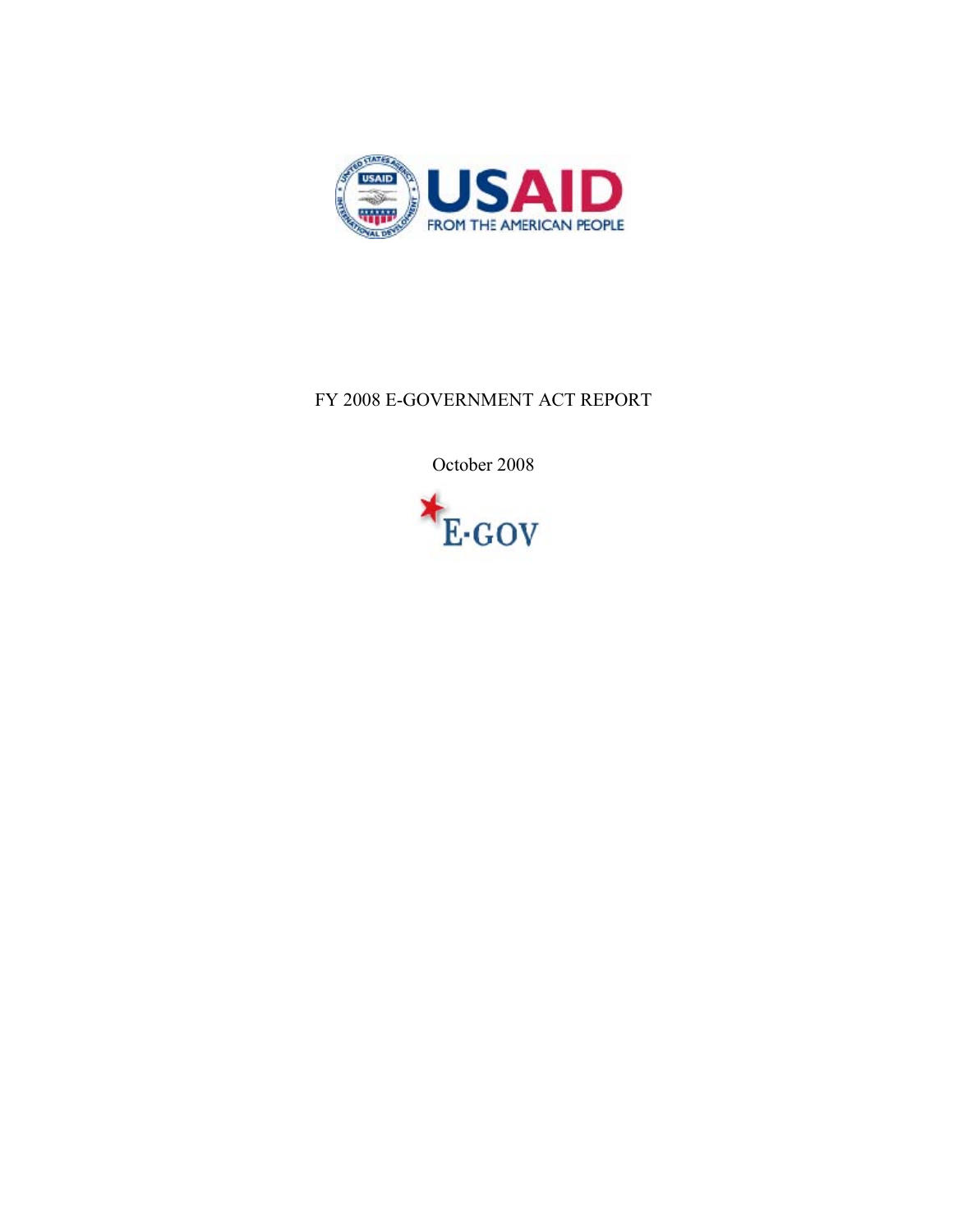1. Implementation of Electronic Government Initiatives:

USAID's implementation of the Electronic Government (E-Gov) Act of 2002 has taken two primary forms: participation and implementation. Externally, the Agency currently participates in 25 of the 37 Federal E-Gov initiatives or Lines of Business (LoB's). Internally, USAID has applied the Government-wide perspectives and lessons-learned to its own information technology investments, as exemplified by the GLobal Acquisition and Assistance System (GLAAS).

The GLAAS initiative implements an enterprise, end-to-end, web-based Acquisition and Assistance (A&A) solution to standardize business processes and automate USAID's management of the A&A process by integrating it with the Agency's financial management system. GLAAS is the implementation of PRISM, a commercial-off-the-shelf (COTS) acquisition and assistance management tool configured for USAID. Investment in GLAAS directly serves two essential functions: expansion of e-Gov initiatives and Agency business modernization.

GLAAS is able to maximize interoperability and minimize redundancy through integration with a host of internal and external systems. Through the real-time integration of GLAAS with USAID's financial management system, the Agency is able to provide inclusive, timely, and accurate reporting to better accommodate mandates and management of stakeholders' data calls. GLAAS replaces the aging legacy New Management System (NMS) used domestically, and provides a standardized IT solution for disparate paper-based processes in eighty-one Missions overseas.

GLAAS provides real-time integration with the Agency's financial system for posting commitments, obligations, and awards, as well as synchronization of vendor data. Working with other interested parties to innovate the use of the information, it also integrates with external government systems including FPDS, FedBizOpps, FAADS, and Grants.gov. Based on collaboration with the General Services Administration (GSA) and the Department of Health and Human Services (HHS), the interfaces will reduce user workload and simplify the A&A process.

Currently, the acquisition functionality of GLAAS is being piloted to 450 users in Washington D.C., and at seven Missions overseas. The combined acquisition and assistance functionalities will be piloted in December 2008, with full deployment following thereafter. Utilizing a single A&A tool will provide significant benefit to the Agency in terms of staff workload, deployment, project management, reporting, and legacy system retirement. USAID's A&A workload has significantly increased over the last eight years, despite a reduction in the A&A staff since 2001. The proposed single solution will allow USAID to handle this considerable workload while also preparing for current trends that include: 1) increased competition mandated by Congress; and 2) the need for additional oversight as USAID increases its opportunities targeted to new partners, small businesses, and local and indigenous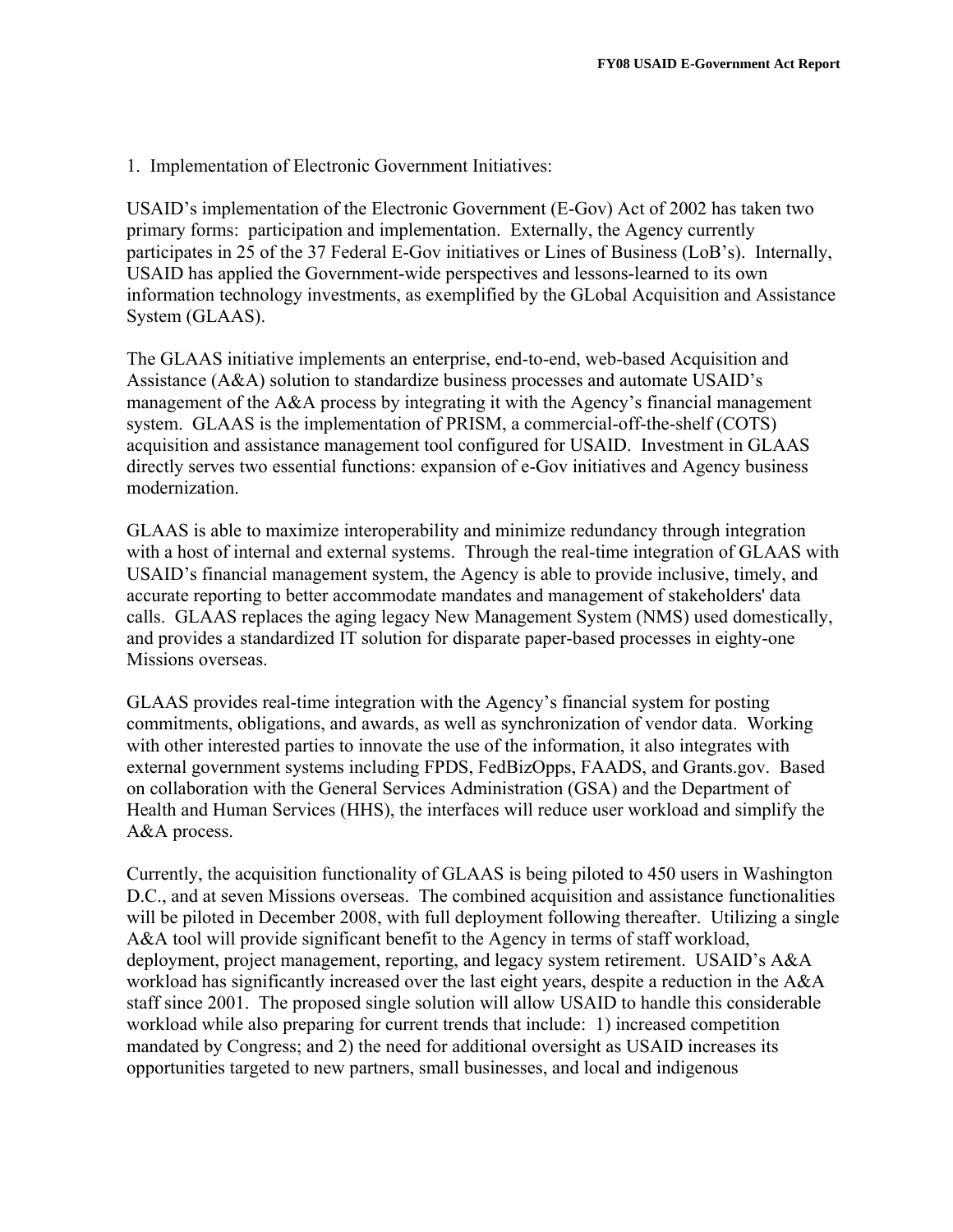organizations. GLAAS will increase efficiency and enhance data collection and reporting thus improving accountability, transparency, and compliance.

USAID's Capital Planning and Investment Control (CPIC) CPIC is defined as policy in the Agency Directives System (ADS). The process ensures that IT investments meet business goals, objectives, and plans including schedules and budgets. Proposed investments are initially reviewed by the sponsoring organization and then sent to the CPIC committee. Results are passed to an Information Technology Systems Sub-committee (ITSS) headed by a Deputy Assistant Administrator and the CIO. ITSS recommendations are forwarded to the Business Transformation Executive Committee (BTEC) composed of Assistant Administrators. Their recommendations are, in turn, passed to the Administrator for approval and funding. Existing investments are subject to the same scrutiny annually.

The GLAAS system adheres to the capital planning policies and its defined process for reviewing, approving and monitoring investments to ensure that investments are not redundant and support mission goals. It also is in full compliance with Section 508 of the US Rehabilitation Act. Therefore, GLAAS web pages will be delivered in compliance with Section 508 requirements; as well as the Freedom of Information Act (FOIA) and other web maintenance standards, ensuring the availability of government information and services for those without access to the Internet and for those with disabilities.

| <b>Fiscal</b><br>Year | <b>Strategic</b><br>Goal(s)<br><b>Supported</b>             | <b>Measurement</b><br>Area                       | <b>Measurement</b><br><b>Grouping</b> | <b>Measurement Indicator</b>                                                                                                                                                                                                            | <b>Baseline</b> Target |     |
|-----------------------|-------------------------------------------------------------|--------------------------------------------------|---------------------------------------|-----------------------------------------------------------------------------------------------------------------------------------------------------------------------------------------------------------------------------------------|------------------------|-----|
| 2009                  | Strengthening<br>Consular and<br>Management<br>Capabilities | Mission and<br><b>Business Results Execution</b> | Budget                                | Budget Execution: Percentage of 5%<br>appropriated funds that are<br>managed using a worldwide<br>integrated acquisition and<br>assistance system                                                                                       |                        | 30% |
| 2009                  | Strengthening<br>Consular and<br>Management<br>Capabilities | Customer<br>Results                              | Access                                | Availability: Number of<br>domestic and overseas users<br>benefiting from web-based<br>acquisition and assistance<br>management system that<br>provides real-time financial<br>integration and reduced paper-<br>based manual processes | $\Omega$               | 700 |
| 2009                  | Strengthening<br>Consular and<br>Management<br>Capabilities | Processes and<br>Activities                      | Efficiency                            | Standard Reporting: Number of 8<br>Missions/Washington Bureaus<br>generating standardized<br>acquisition and assistance<br>reports                                                                                                      |                        | 15  |
| 2009                  | Strengthening<br>Consular and<br>Management<br>Capabilities | Technology                                       | Internal Data<br>Sharing              | Expanded data use to improve<br>internal monitoring: Number of<br>program staff using integrated<br>real-time financial information<br>to manage acquisition and<br>assistance obligations                                              | 100                    | 150 |

GLAAS performance goals are as follows: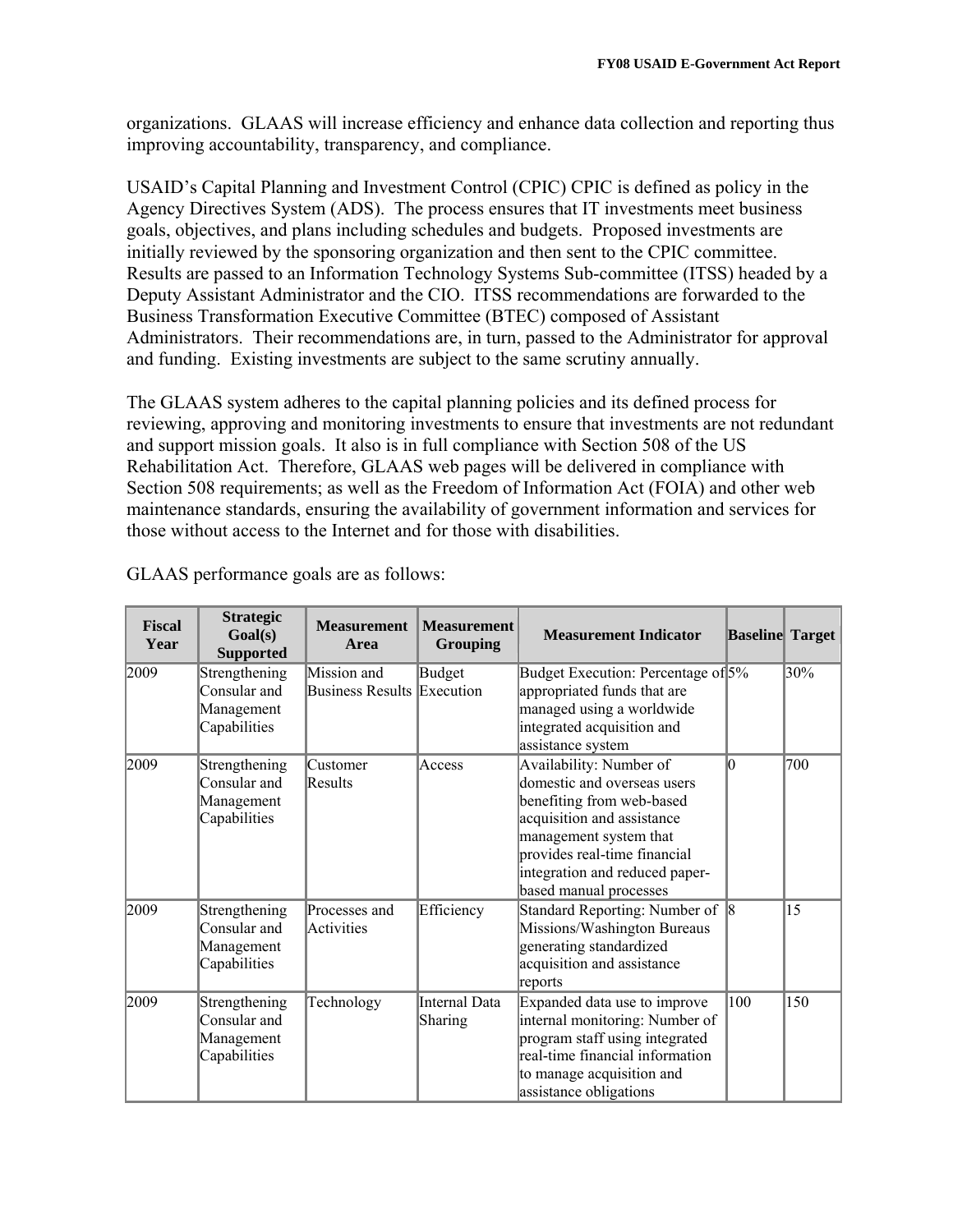Process efficiencies resulting from the implementation of the pilot program are creating onbudget savings to USAID. USAID program and acquisition and assistance (A&A) staff manage contract and grant activities. A single integrated solution significantly benefits these existing combined business processes. Based on Gartner Inc. market research on automated acquisition systems, the implementation of a combined A&A system should provide an efficiency gain of 10% of the total amount of spend processed, or \$1.7 million dollars in FY09.

Despite this strong showing, USAID faces significant issues that prevent it from realizing the full potential of E-Gov. Business processes lack standardization, with unique ways of doing the same thing at each of the Agency's 82 locations worldwide. Authority and responsibility for IT remains decentralized. And, the Agency lacks sufficient staffing and funding to meet IT cost, schedule, performance and compliance goals, requirements and expectations.

2. Agency Information Management Activities

A. 1. Information Technology Strategic Plan: The Information Technology Strategic Plan is currently under Senior Management review prior to approval and publication.

2. The EA Transition Plan is at: http://www.state.gov/documents/organization/110566.pdf

B. Information dissemination product catalogues, directories, inventories, priorities, schedules, and management tools used to improve the dissemination of and access to USAID's information by the public are available at: http://www.usaid.gov/policy/egov/inventory.html

C. FOIA-related items can be found as follows:

- 1. FOIA handbook: http://www.usaid.gov/about/foia/handbook.html
- 2. Primary FOIA Website: http://www.usaid.gov/about/foia/
- 3. Frequent requests for records: http://www.usaid.gov/about/foia/webfreq.html

D. USAID does not fund Federal R&D activities. USAID's mission focuses on international development, empowerment of nations, and promoting democracy and prosperity in the world. While USAID performs research towards those ends, it does not perform or fund "R&D activities."

E. USAID does not have formal agency agreements with external entities complementing the agency's information dissemination program. However, in addition to disseminating information through its own website, USAID and its partners maintain many websites dedicated to disseminating USAID mission related information to communities of practice, communities of interest, NGOs, and the general public. The following is a link to a list of those websites: http://www.usaid.gov/policy/egov/usaid\_portals\_projects.pdf

F. 1. The Disposition Schedule for E-records can be found at:

http://www.usaid.gov/policy/ads/500/502maa.pdf. This policy is consistent with NARA General Records Schedule 20, and includes USAID policy on the retention schedule for different kinds of electronic documents.